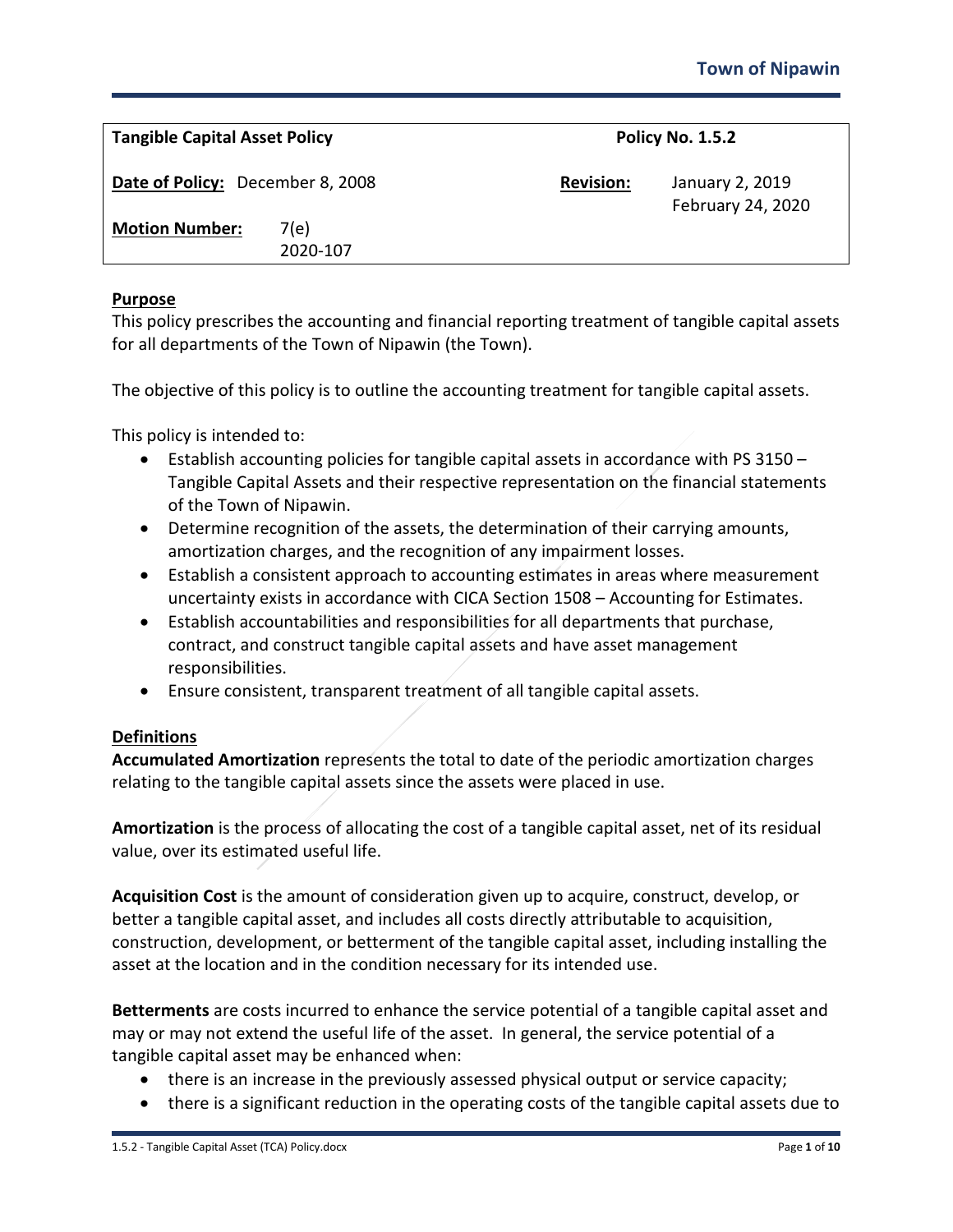efficiency gains;

- the useful life of the tangible capital asset is extended; or
- the quality of the output is improved.

**Capital Assets** are non-financial assets having physical substance that:

- are held for use by the Town in the production or supply of goods and services, for rental to others, for administrative purposes, or for the development, construction, maintenance, or repair of other tangible capital assets;
- have useful lives extending beyond a year and are intended to be used on a continuing basis; and
- are not intended for sale in the ordinary course of operations.

**Cost** is the amount of consideration given up to acquire, construct, develop, or better a capital asset and includes all costs directly attributable to its acquisition, construction, development, or betterment, including installing the asset at the location and in the condition necessary for its intended use. For contributed assets, the cost is equal to its fair market value at the date of contribution.

**Disposal** refers to the removal of a capital asset from service as a result of sale, destruction, loss, or abandonment.

**Estimated Useful Life** is the estimate of the period over which a capital asset is expected to be used. It is the period over which an asset will be amortized and is normally the shortest of the physical, technological, commercial, or legal life.

**Fair Value** is the amount of the consideration that would be agreed upon in an arms-length transaction between knowledgeable, willing parties, who are under no compulsion to act.

**Financial Assets** are assets that are available to discharge existing liabilities or finance future operations and are not for consumption in the normal course of operations. Examples of financial assets are cash on hand and accounts receivable.

**Gain on Disposal** is the amount by which the net proceeds realized upon the asset's disposal exceed the asset's net book value.

**Leased Capital Assets** are non-financial assets with physical substance and a useful life of greater than one year which are leased by the Town for use in the delivery of goods and services. Substantially all the benefits and risks of ownership are transferred to the Town without necessarily requiring the transfer of legal ownership.

**Loss on Disposal** is the amount by which the net book value of a capital asset exceeds the net proceeds realized upon the asset's disposal.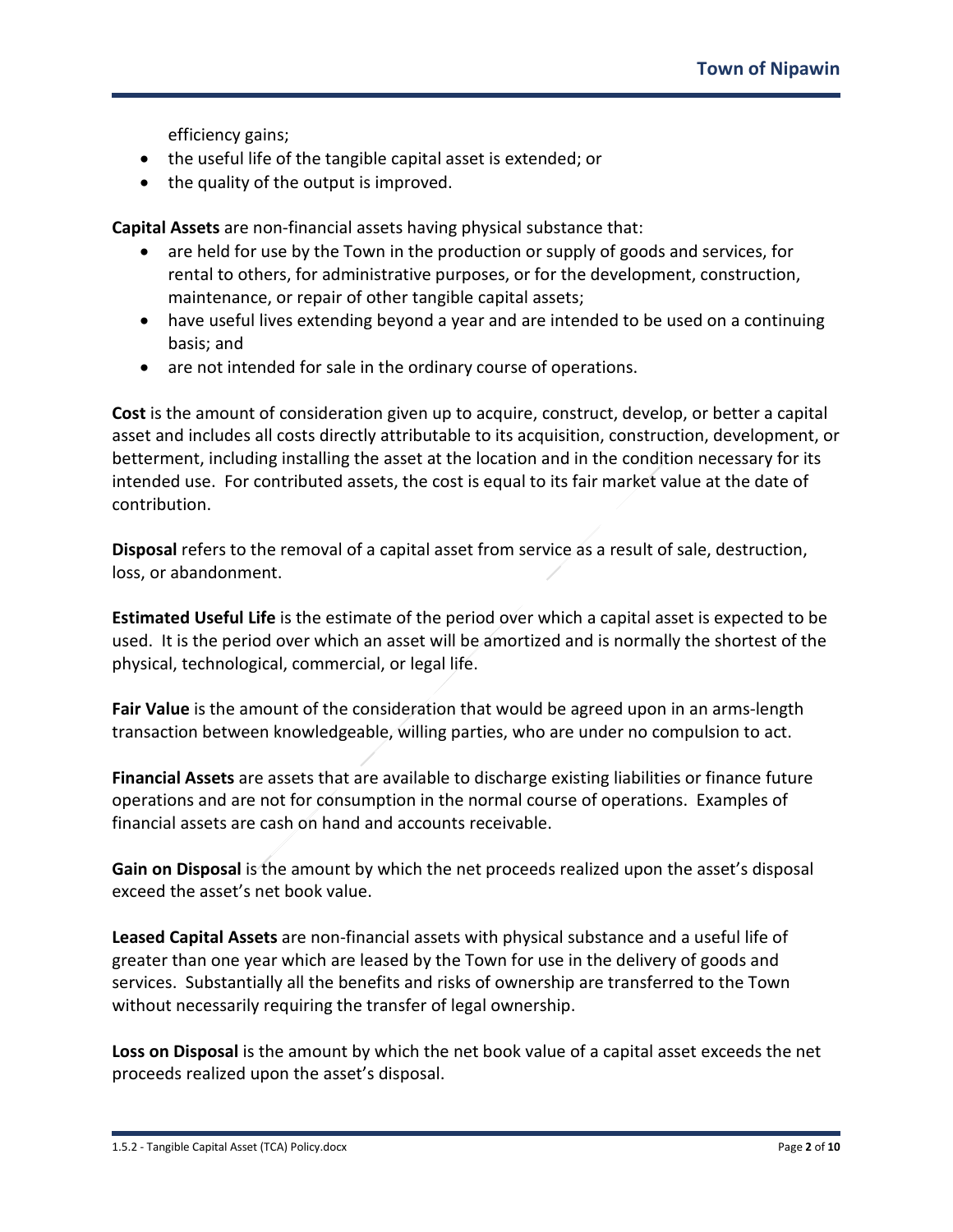**Net Book Value** is the capital asset cost less accumulated amortization and any write-downs. It represents the unconsumed cost of an asset.

**Non-Financial Assets** are assets that do not normally provide resources to discharge liabilities. They are employed to deliver municipal services, may be consumed or used up in the delivery of those services, and are not generally for sale. Examples of non-financial assets are capital assets and inventories held for consumption or use.

**Repairs and Maintenance** are ongoing activities to maintain a capital asset in operating condition. They are required to obtain the expected service potential of a capital asset over the estimated useful life. Costs for repairs and maintenance are expensed in the year they occur.

**Residual Value** is the estimated net realizable value of a capital asset at the end of its estimated useful life to the Town.

**Service Potential** is the output or service capacity of a capital asset.

**Straight-Line Method** is an amortization method which allocated the cost of a capital asset equally over each year of its estimated useful life.

**Tangible Capital Assets** are defined by the Canadian Institute of Chartered Accountants (CICA) as non-financial assets having physical substance that:

- I. are held for use in the production or supply of goods and services, for rental to others, for administrative purposes, or for the development, construction, maintenance, or repair of other tangible capital assets;
- II. have useful economic lives extending beyond a year and intended to be used on a continuing basis; and
- III. are not intended for sale in the ordinary course of business.

**Threshold** is the minimum cost an individual tangible capital asset must have before it is recorded as a capital asset on the statement of financial position.

**Useful Life** is the estimate of the period over which the Town expects to use a tangible capital asset. The life of a tangible capital asset may extend beyond its useful life. The life of a tangible capital asset, other than land, is finite, and is normally the shortest of the physical, technological, commercial, or legal life.

**Work in Progress** is the accumulation of capital costs for partially constructed or developed projects.

**Works of Art and Historical Treasures** are property that has cultural, aesthetic, or historical value that is worth preserving perpetually. These assets are not capitalized as their service potential and expected future benefits are difficult to quantify.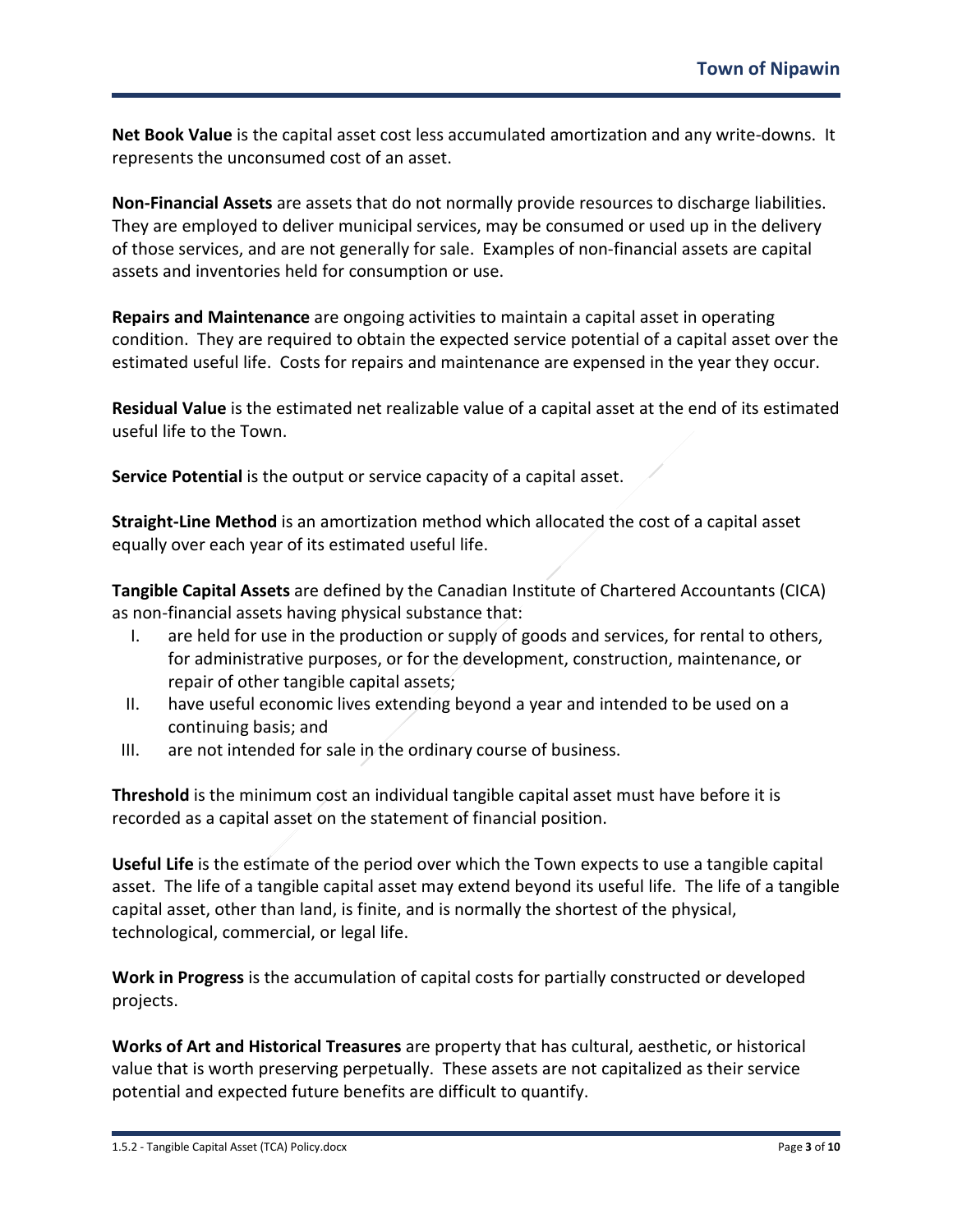**Write-down** is a reduction in the cost of a capital asset when conditions indicate that the asset no longer contributes to the Town's ability to provide goods and services or the value of future economic benefits associated with the asset is less than net book value. A write-down should be recorded and expensed in the period the decrease can be measured and is expected to be permanent.

# **Scope**

This policy applies to all tangible capital assets owned, purchased, constructed by the Town, or donated to the Town by other governments and non-governmental parties. This policy applies to all Town departments. Intangible assets are not covered by this policy.

# **Policy**

# **Recognition of Tangible Capital Assets**

As defined in PS 3150, tangible capital assets are non-financial assets having physical substance that:

- I. are held for use in the production or supply of goods and services, for rental to others, for administrative purposes, or for the development, construction, maintenance, or repair of other tangible capital assets;
- II. have useful economic lives extending beyond a year and intended to be used on a continuing basis; and
- III. are not intended for sale in the ordinary course of business.

For the Town, tangible capital assets have the following characteristics:

- beneficial ownership and control clearly rest with the Town; and
- the tangible capital asset is utilized to achieve Town plans, objectives, and services.

The following will help determine whether an asset is a tangible capital asset:

- includes land, buildings, infrastructure assets (road and water network), vehicles, purchased computer software, in-house developed computer software, computer hardware, tools, furniture, equipment, leasehold improvements, and assets acquired by capital leases or by donations;
- includes operational heritage assets such as buildings;
- excludes archaeological sites, ruins, and burial sites;
- excludes intangible assets such as copyrights, trademarks, patents, human capital, easements, and rights-of-way;
- excludes natural resources that have not been purchased are not recognized as assets in the consolidated financial statements;
- excludes non-operational heritage assets will not be capitalized. Non-operational heritage assets include museum and gallery collections, other works of art, historical treasures, monuments, and statues;
- includes spare parts acquired as part of the same procurement as the original capital asset. These will be considered integral to the acquisition of the capital asset and form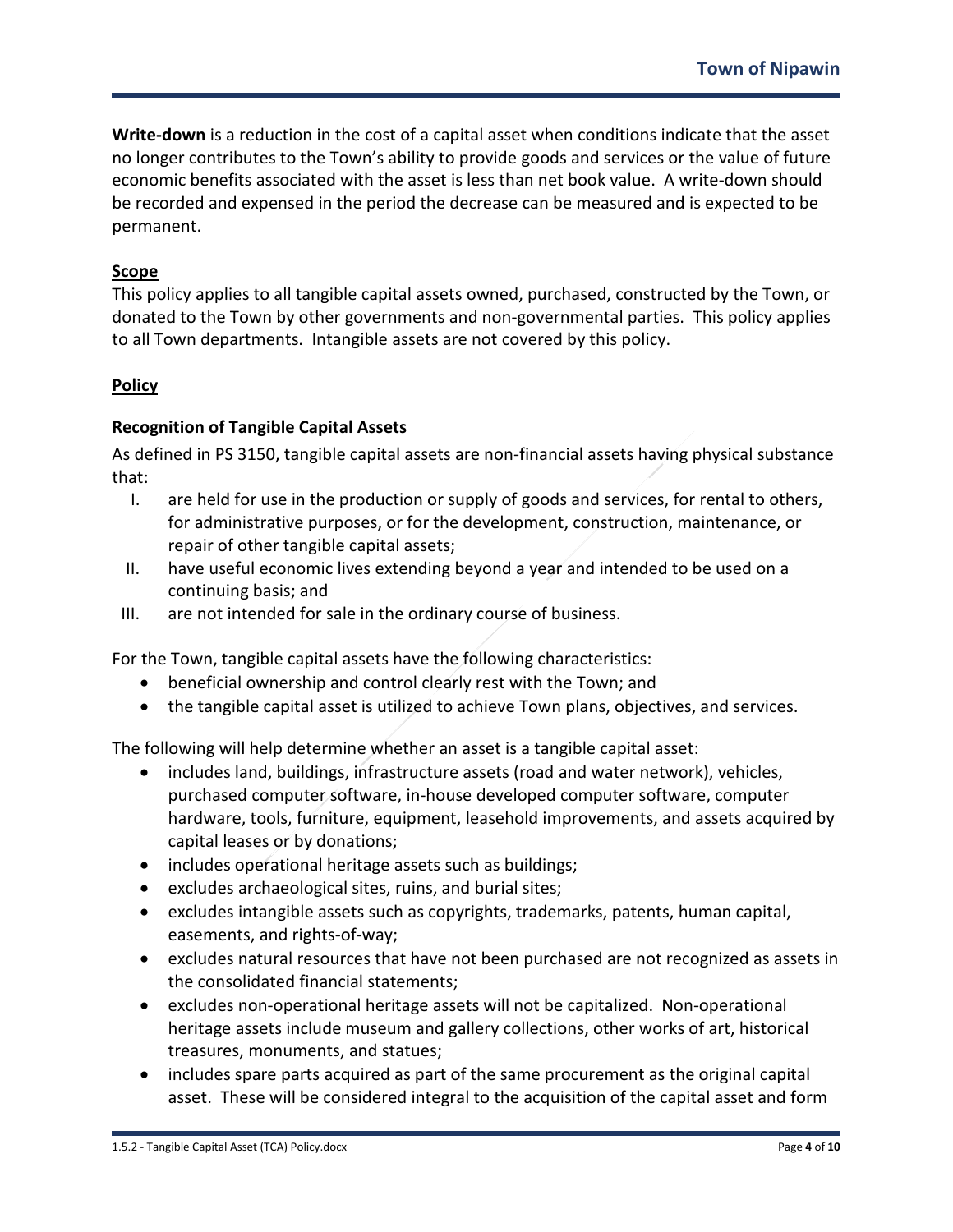part of the total cost of the tangible capital asset.

### **Asset Classes**

Tangible capital assets shall be classified using two distinct categories. The first is a "primary" category, which describes what an asset objectively is. The second category is the "functional" service area in which the asset is used.

#### Primary Category

The primary asset categories are as follows:

- Land
- Land Improvements
- Buildings
- Machinery & Equipment
- Vehicles
- Linear Assets

#### Functional Category

The functional asset categories are as follows:

- Environmental & Public Health
- General Government
- Planning & Development
- Protective Services
- Recreation
- Transportation
- Water & Sewer

### **Capitalization Thresholds**

Tangible assets shall be capitalized and recorded in the tangible capital asset spreadsheet according to the following thresholds:

- all land;
- any individual item that meets the definition of a tangible capital asset with a cost of \$5,000 or greater;
- pooled assets with a combined total of \$25,000 or greater and meets the definition of a tangible capital asset;
- any other asset below these limits that is deemed necessary to capitalize by the Chief Financial Officer of the Town.

Each department will keep an inventory listing of equipment and tools with a value between \$500 to \$5,000. This listing will aid in establishing a replacement program for the items and will serve as a tracking tool for managing the equipment and tools.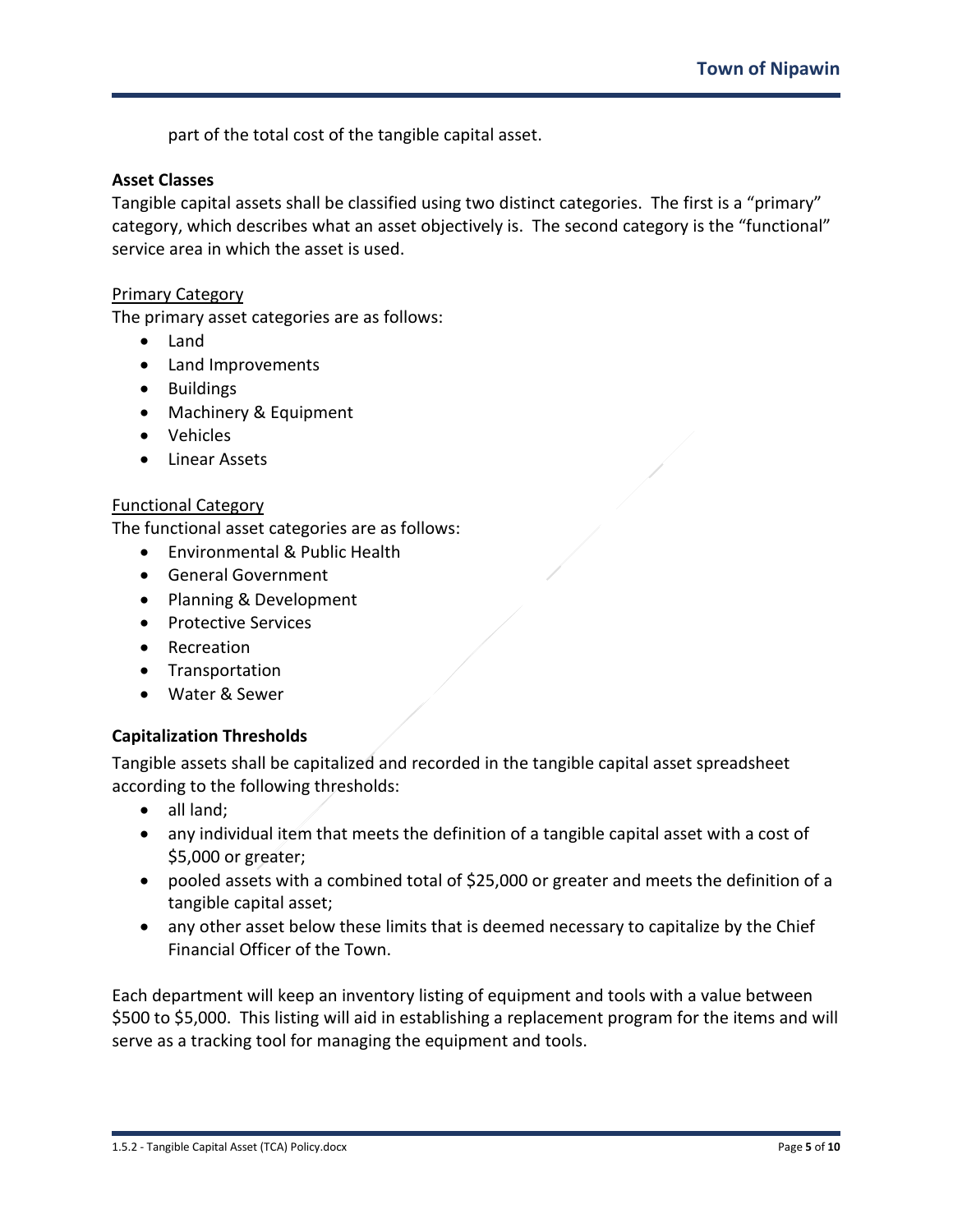Studies and other initiatives that relate directly to the approved acquisition of a tangible capital asset shall be capitalized. If the study/initiative does not relate directly to the acquisition of a tangible capital asset, it shall be expensed in the year(s) in which it occurs. Tangible capital assets that are to be developed or constructed shall be recorded as "Work in Progress". Amortization shall begin the year after the asset goes into service or that ownership/responsibility/control is transferred to the Town, whichever is earlier. Subsequently, the asset will be transferred from "Work in Progress" to the applicable asset category. The Town does not capitalize interest costs associated with the acquisition or construction of a tangible capital asset.

Expenditures that qualify as betterments to existing assets shall be capitalized when unit costs exceed the threshold.

# **Amortization**

- I. Tangible capital assets are recorded at cost which includes amounts that are directly attributable to acquisition, construction, development, or betterment of the asset.
- II. All tangible capital assets shall be amortized on a straight-line basis.
- III. Amortization will be calculated annually and listed in the tangible capital asset register.
- IV. Annual amortization will begin to be charged in the year after acquisition.
- V. Land and land components of tangible capital assets (for example, the land on which a building is situated) shall be recorded at cost and not amortized.
- VI. Estimates of useful life (for the purposes of the amortization calculation) will be determined by the Town based on the expected use of the asset. The expected use of the asset will be based on reasonable assumptions.
- VII. The Town will consider various other sources when making useful life assumptions, including but not limited to:
	- Expected future use
	- Expected wear and tear from use or passage of time
	- Effects of technological obsolescence
	- Maintenance program for the asset
	- Capacity versus actual usage or changes in demand for services
	- Condition of existing comparable assets
	- Manufacturer estimates
	- Previous experience
- VIII. The useful life estimate for leasehold assets will be restricted by the terms of the lease agreement. The useful life will be the lesser of the actual estimate, and the sum of the number of years remaining in the current and ensuing lease terms.
- IX. The estimated useful life will be reviewed on a regular basis. This review is event driven. Significant events that may indicate the need for revision include:
	- A change in the extent to which the tangible capital asset is used;
	- A change in the manner in which the tangible capital asset is used;
	- Removal of the tangible capital asset from service for an extended period of time;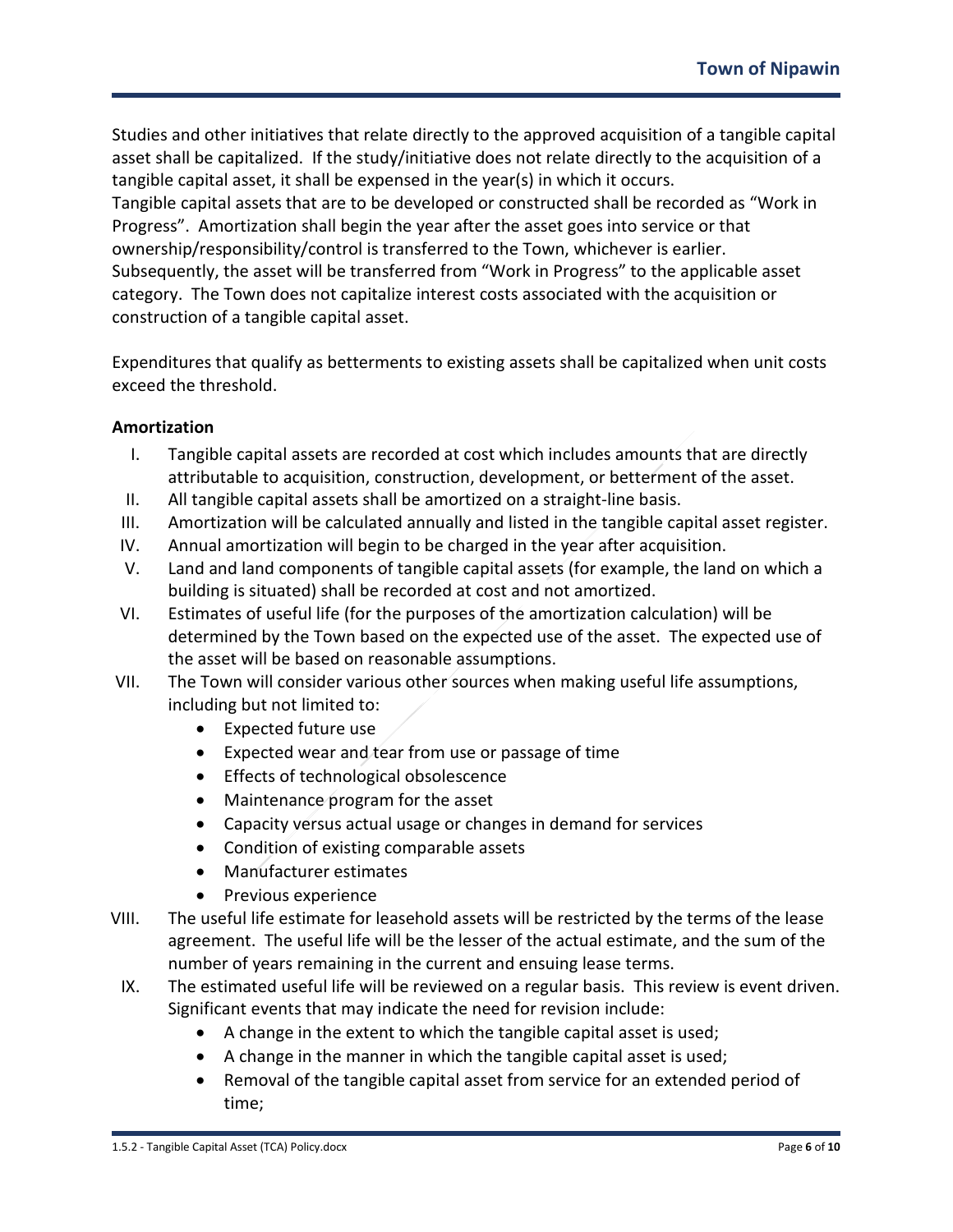- Physical damage;
- Significant technological developments;
- A change in the demand for the services provided through use of the tangible capital asset;
- A change in the law or environment affecting the period of time over which the tangible capital asset can be used.

## **Determination of Residual Value of Tangible Capital Assets**

In most instances, the Town will assume that the asset will be fully used up upon disposal, however, where a department head expects the residual value of a tangible capital asset to be significant, it shall be factored into the calculation of the amortization.

The department head in consultation with the Chief Financial Officer will determine the appropriate residual value based upon market information and experience with the particular tangible capital asset.

### **Pooled Assets**

Certain items such as tools, furniture, and computers are generally below the capitalization threshold individually but may be purchased in large quantities which may represent significant expenditures overall. In such cases, it is reasonable to capitalize all items acquired in a given year in an asset class or pool and amortize the pool over a pre-determined amortization period.

### **Bundling of Assets**

For the purposes of capitalization and amortization, the two methods of defining tangible capital assets are whole asset and component asset.

- The whole asset approach considers an asset to be an assembly of connected parts. Costs of all parts would be capitalized and amortized as one asset. For example, a computer network would be considered one asset.
- Under the component approach, different components are individually capitalized and amortized. Under this approach, the server, routers, lines, software, etc. used in a network would all be individual assets.

Both the whole asset method and the component method are equally acceptable under Generally Accepted Accounting Principles.

The Town of Nipawin will utilize the whole asset approach for all assets.

## **Tangible Capital Assets Under Construction (Work in Progress)**

Determining when a tangible capital asset, or a portion thereof, is ready for productive use requires consideration of the circumstances in which it is to be operated.

Assets under construction will be reflected in the work in progress inventory until it is determined that the asset has been placed in service.

Assets under construction will not be amortized while in progress.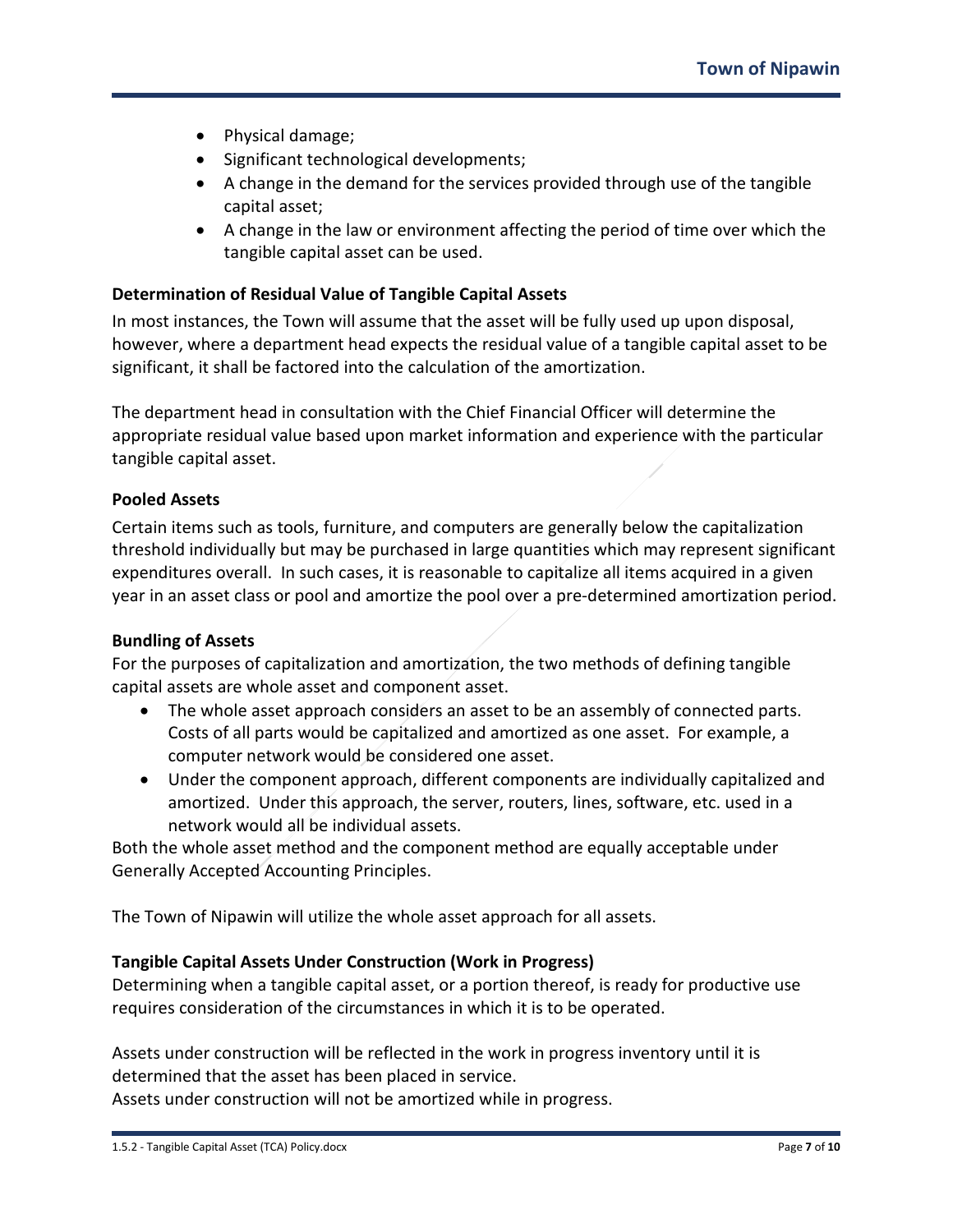## **Segments**

Linear assets, such as roads, water mains, and sewer lines, will be broken down into logical segments, as determined by the operating department responsible for the tangible capital asset, to provide a better basis for asset management.

## **Betterments**

Betterments are costs incurred for enhancements to the service potential of a capital asset such as:

- an increase in the previously assessed physical output or service capacity;
- a significant reduction in associated operating costs;
- an extension of the estimated useful life; or
- an improvement in the quality of output of the asset.

Betterments need to meet the capitalization threshold.

A betterment expenditure adds to the useful life of an asset once the original useful life has been attained. A repair and maintenance expenditure allows or assists in attaining the original useful life. A betterment cost is capitalized and a repair and maintenance cost is expensed.

When recording a betterment, the cost of the betterment should not be added to the original cost of the asset, rather it will be set up as its own standalone asset with a partial disposal processed against the original existing asset when the improvement occurs.

Examples of betterments that should be capitalized includes replacing an entire roof, replacing entire HVAC systems, building new offices within an existing building, installing new sleeves within infrastructure assets, and major parking lot asphalt resurfacing, provided they extend the life of the asset. Examples of modifications that would generally not be capitalized are items such as a minor or partial resurfacing of a parking lot, replacing a road asphalt overlay, or partial roof replacements.

Where a cost cannot easily be differentiated between a repair and a betterment, the accounting principle of conservatism dictates that the cost should be expensed.

## **Donated Assets**

Contributions of tangible capital assets are recorded at their fair market value at the date of receipt and are also recorded as revenue. Contributed or donated assets will be recognized as Town owned assets when the legal title is transferred.

In order to determine the fair market value, an independent valuation of the tangible capital asset will be undertaken such as an appraisal, professional opinions, or quotes from independent sources. These accounting estimates must be documented and provided to the Chief Financial Officer for the appropriate financial transactions.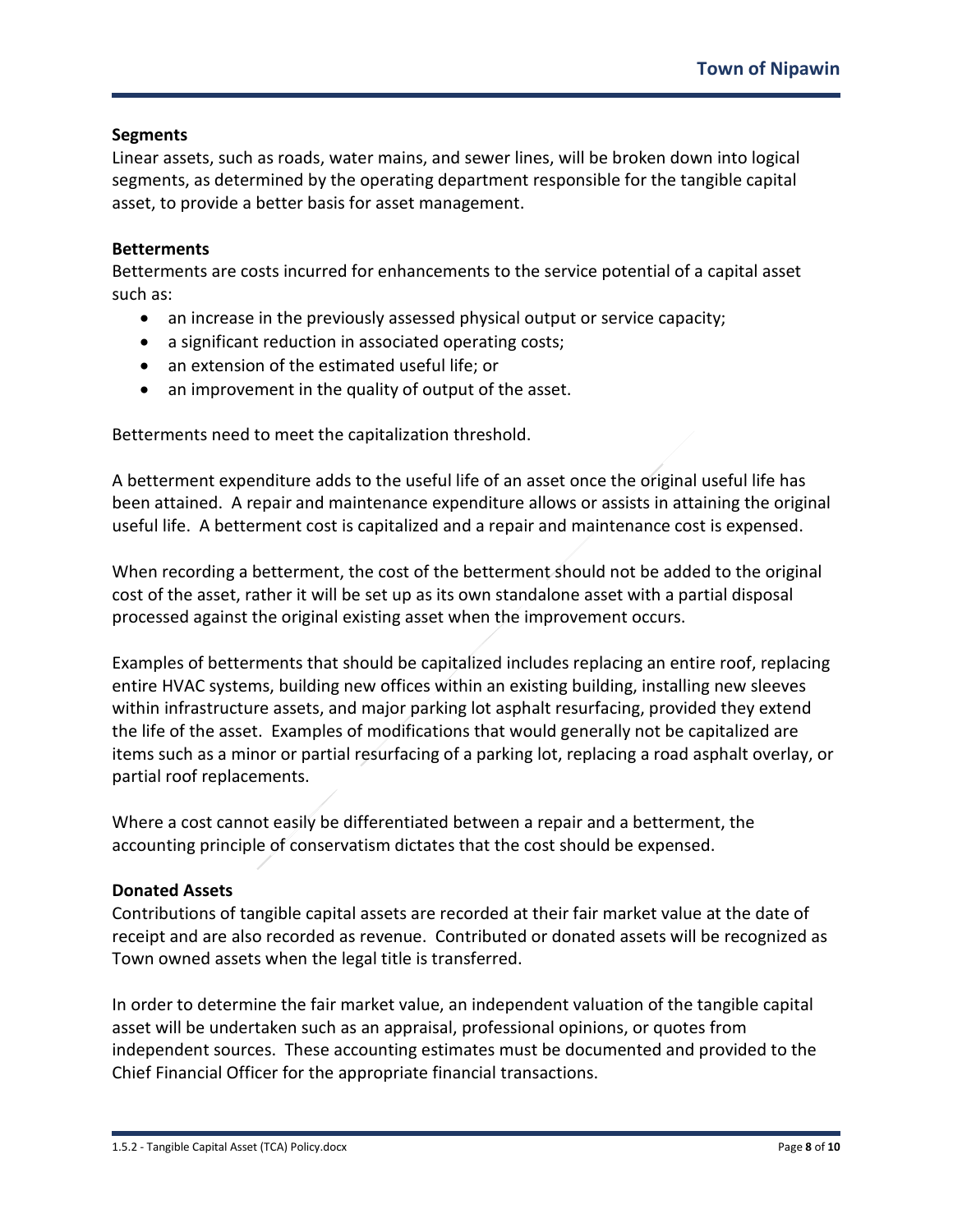## **Disposal of Assets**

When tangible capital assets are taken out of service, destroyed, or replaced due to obsolescence, scrapping or dismantling, the Operating Department must notify the Chief Financial Officer of the asset description and effective date of the disposal.

Assets will be retired from the accounts of the municipality when the asset is disposed of. The gain or loss on disposal will be calculated as the difference between the proceeds received and the net book value of the tangible capital asset. The gain or loss on disposal will be recorded in the accounts of the Operating Department.

Asset disposals must follow the guidelines contained in Policy 1.3.4 – Purchasing Policy.

## **Impairment of Assets/Write-downs**

The net write-downs of the tangible capital asset will be accounted for as an expense and cannot be reversed. The Town should write-down the cost of a tangible capital asset when it can demonstrate that the reduction in future economic benefits is expected to be permanent. Conditions that may indicate that the future economic benefits associated with a tangible capital asset have been reduced and a write-down is appropriate include:

- a change in the extent to which the tangible capital asset is used;
- a change in the manner in which the tangible capital asset is used;
- significant technological developments;
- physical damage;
- removal of the tangible capital asset from service;
- a decline in, or cessation of, the need for the services provided by the tangible capital asset;
- a decision to halt construction of the tangible capital asset before it is complete or in usable or saleable condition; or
- a change in the law or environment affecting the extent to which the tangible capital asset can be used.

The persistence of such conditions over several successive years increases the probability that a write-down is required unless there is persuasive evidence to the contrary.

When the tangible capital asset no longer contributes to the Town's ability to provide goods and services, it should be written down to residual value, if any. This would be appropriate when the Town has no intention of continuing to use the asset in its current capacity, and there is no alternative use for the asset.

In other circumstances, it will be necessary to estimate the value of expected remaining future economic benefits. Where the Town can objectively estimate a reduction in the value of the asset's service potential, and has persuasive evidence that the reduction is expected to be permanent in nature, the tangible capital asset would be written down to the revised estimate of the value of the asset's remaining service potential to the Town.